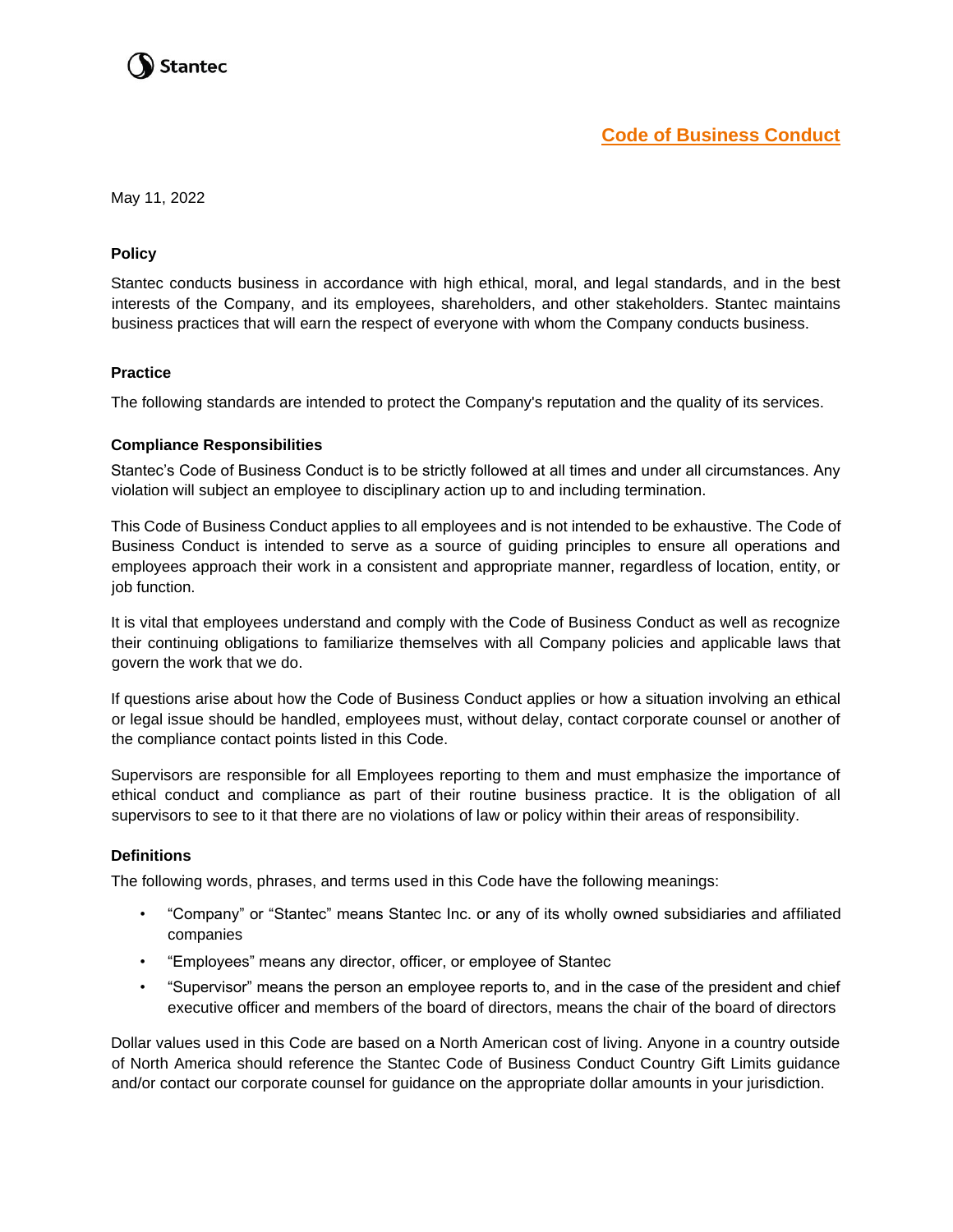

Page 1 of 12

### **Reputation**

The reputation of Stantec is determined by how every employee presents herself or himself and conducts business. Honesty, professionalism, ethical behavior, and integrity when interacting with others are the cornerstones of our reputation and key to our business success. The Company succeeds in the marketplace through superior performance, not by unethical or manipulative practices.

## **Abiding by the Law**

Wherever Stantec operates, it will always comply with applicable laws and regulations. In acting on behalf of Stantec, no employee shall, at any time, take any action which he or she knows or reasonably should know to be in violation of any applicable law or regulation. No unethical or illegal act can be justified by an employee saying that the act was in the best interests of the Company or that he or she was directed to act by a higher level employee. Any time an employee is uncertain about the application or interpretation of a law or regulation, he or she should consult his or her supervisor or seek the opinion of any of the Company's inhouse corporate counsel.

### **Accurate Books and Records**

The Company requires full, fair, accurate, timely, and understandable recording and reporting of all Company accounting information. Employees must act in a manner that ensures all Company books, records, accounts, and financial statements are maintained in reasonable detail, accurately reflect the Company's transactions, and conform to applicable legal requirements, accounting standards, and the Company's system of internal controls.

Employees must execute and record transactions in accordance with all internal control procedures implemented by Company management. All records, including expense reports, must be complete and timely and must accurately reflect each transaction or expenditure. Employees must also ensure that their timecard accurately reflects the number of hours worked on each specific project.

Any Employee involved in preparing the Company's disclosure documents (such as corporate filings or press releases) must produce full, fair, accurate, timely, and understandable disclosure in such documents.

Employees are not to create or participate in the creation or perpetuation of any records that are intended to mislead or conceal any improper act or misconduct. Similarly, all legal holds must be followed, and no employee should destroy a Company record (including those in electronic form) in order to mislead or conceal any improper act or misconduct.

#### **Conflicts of Interest**

Employees have a duty to be free from the influence of any conflicting interest when representing Stantec. In dealings with current or potential clients, subconsultants, suppliers, contractors, and competitors, employees should act in the best interests of the Company to the exclusion of personal advantage.

A conflict of interest occurs when an individual's personal or family interests may interfere with the performance of his or her duties or with the best interests of Stantec. Even the appearance of a conflict of interest where none actually exists can be damaging and should be avoided. Whether or not a conflict of interest exists or will exist can be unclear. Stantec employees should not compete with Stantec and should never let business dealings on behalf of Stantec be influenced, or even appear to be influenced, by personal or family interests.

The following is a non-exhaustive list of circumstances which may give rise to a conflict of interest: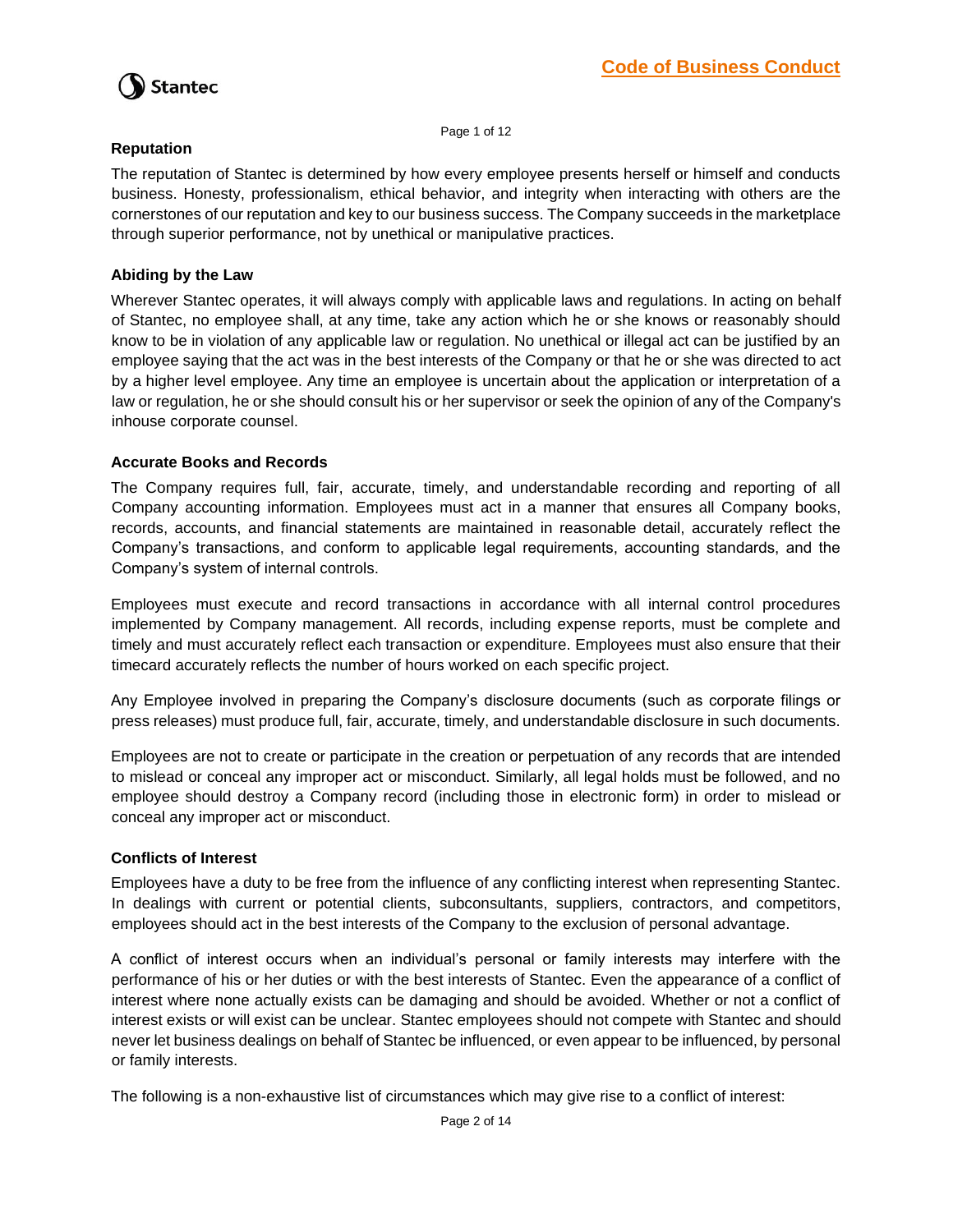### **Work Outside of Stantec**

Any activity that supports a competitor is prohibited. You may not be employed by (or provide consulting services to) a client, subconsultant, supplier, or contractor of Stantec. Any exceptions to this provision must be approved in writing by the business center managing leader and summarized and provided to the regional Human Resources manager to be placed in the employee's personnel file.

Employment by or service on the board of a competitor or other service provider is generally discouraged and must be approved in writing by the employee's supervisor.

Service on the board of a client must be approved in writing by the employee's supervisor and general counsel.

All other requests for employment outside Stantec must be approved in writing by the supervisor, and summarized and provided to the regional Human Resources manager to be placed in the employee's personnel file.

### **Conducting business transactions with a family member or with a business in which you have a financial interest**

If you have, or intend to acquire, a financial interest that may give rise to a conflict, or if you propose to conduct Stantec business with a family member, you must seek written approval from your supervisor. Persons evaluating whether ownership in a business constitutes a conflict of interest will consider the following:

- 1. Size and nature of the investment
- 2. Nature of the relationship between the other entity and Stantec
- 3. Employee's access to confidential information
- 4. Employee's ability to influence Stantec decisions

Material related-party transactions will be publicly disclosed as required by applicable laws and regulations.

#### **Dealing with Stantec property**

You, or anyone with whom you do not deal at arm's length, should not buy, sell, or lease any kind of property, facilities, equipment, or service from or to Stantec, or have a financial interest in any such property, facilities, equipment, or service without the written approval of your supervisor.

#### **Dealing with Stantec Information**

Except in the best interests of Stantec, you should not give, release, or discuss with anyone not authorized by Stantec any data or information on Stantec activities that is not available to the general public, nor should you use such information for the personal advantage of your family or friends.

## **Soliciting, Accepting, or Offering Gifts**

You may not solicit, accept, or offer gifts, favors, entertainment (including tickets to sporting, cultural events, etc.), hospitality (including meals, beverages, etc.), travel, preferential treatment, or other things of value (collectively, "Gifts") from or to any person or entity that does business or seeks to do business with Stantec, except as provided below. Gifts should not be solicited or accepted from anyone for Stantec staff event prizes. You may not accept or offer cash (or cash equivalents,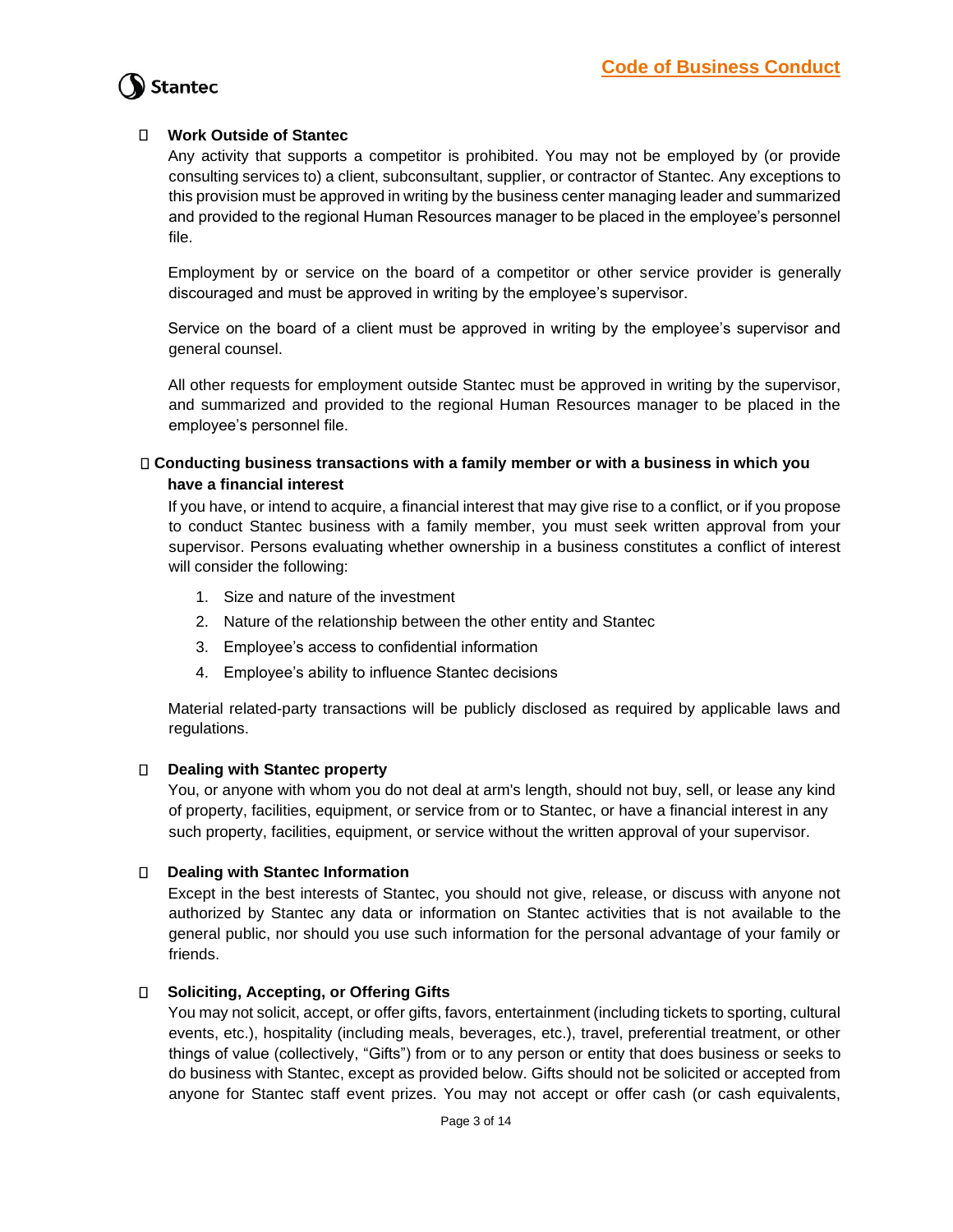including prepaid credit cards, checks, etc.) or loans under any circumstances. You may accept or offer infrequent Gifts of nominal value within the normal standards of courtesy, hospitality, or protocol. Any Gifts offered must be properly recorded in Stantec's records in accordance with our policies. No Gifts may be offered or accepted directly or indirectly (including Gifts to or from family members) if the Gifts exceed an aggregate value of \$1,000 (Canada and United States only – see "Country Gift Limits" in Appendix A for limits in other jurisdictions) to or from any individual in any 12-month period.

Further, no Gifts may be offered or accepted if doing so

- Is unlawful
- Violates the stricter of Stantec's or the other party's policies or practices (you are responsible for knowing and adhering to the rules that apply to parties you propose to offer a Gift to)
- Obligates the recipient in any way
- Compromises or may appear to compromise the integrity, reputation, or independence of the recipient
- Includes air travel or overnight accommodation
- Includes the giving or receiving of entertainment where a representative of the company offering the Gift will not be accompanying the recipient to the event
- Involves a public sector employee (which is broadly interpreted to include elected or appointed representatives and employees or consultants at all levels of any municipal, state/provincial, or federal government). Subject always to the policies of the party being hosted (public sector employees are often not permitted to accept Gifts), a beverage or light lunch or dinner (valued at approximately \$50) incidental to a business meeting is generally acceptable.

If an employee receives a gift that does not fall within these guidelines, the employee must report the gift to his or her supervisor and return it. If returning the gift is not practical, the employee must contact corporate counsel to determine and document how the gift will be dealt with.

By adopting these practices, Stantec chooses to avoid even the appearance of impropriety. As consultants, we owe a duty to our clients to be impartial and to give objective advice and recommendations. Any bias or perception of bias or favoritism must be avoided. These practices also apply to expenses personally incurred by Stantec employees, even when no reimbursement from Stantec is sought, where the expense was incurred to further the business interests of Stantec or the party receiving the Gift.

If in doubt about the interpretation or application of this practice—including whether an individual is a "public sector employee," the definition of "incidental," etc.—check with any of Stantec's corporate counsel before offering or accepting any Gift.

## **Other Prohibited Conduct**

Offering, soliciting, accepting, or giving anything of value (including favors, confidential information, loans, discounts, job offers, kickbacks, bribes, etc.) to improperly influence third-party decisions is also prohibited.

For more information, please refer to **Stantec's Conflict of Interest Guidance**.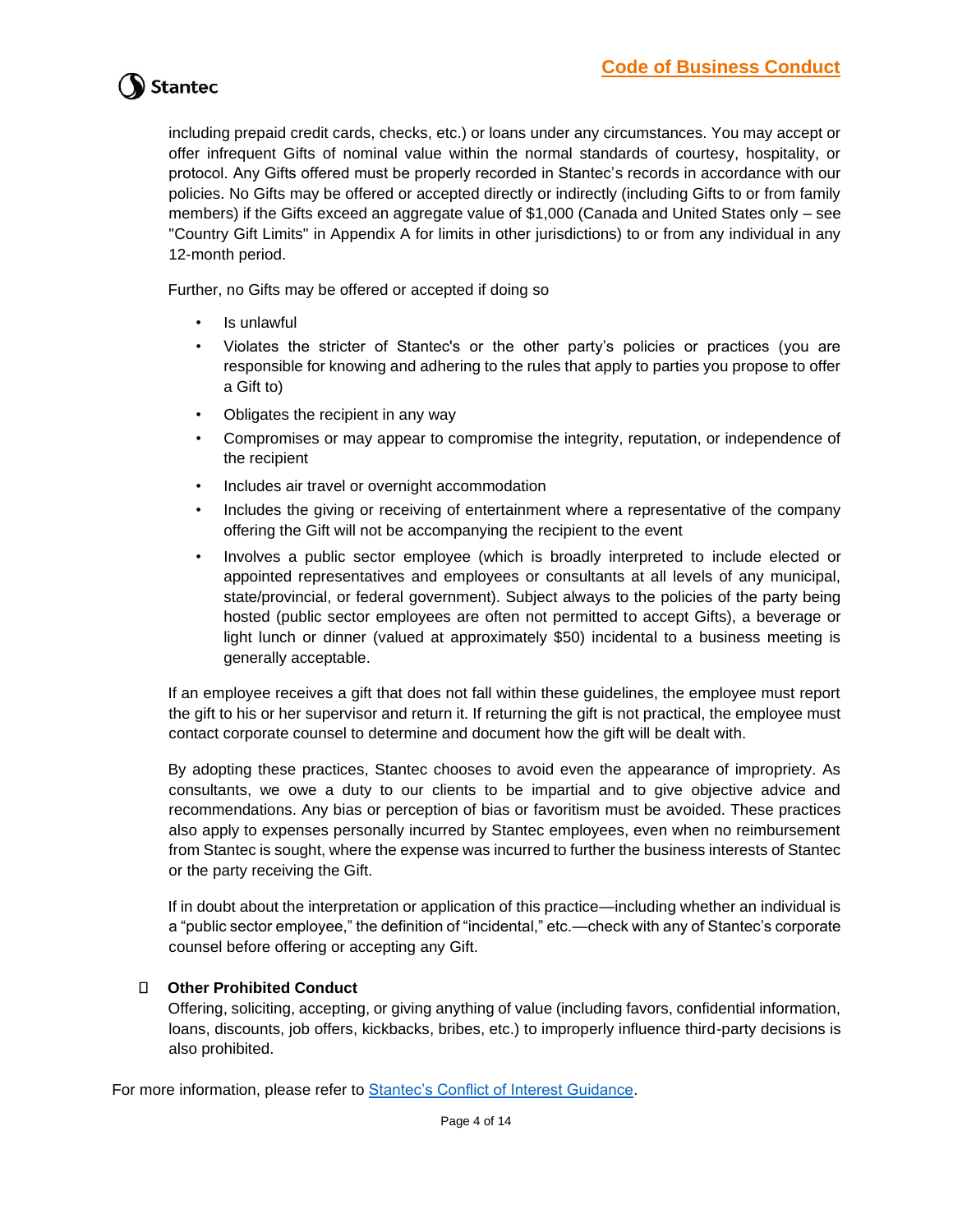

#### **Inside Information and Insider Trading**

During your employment at Stantec, you may sometimes have access to information about the Company and our business partners that is not available to the general public. You are prohibited from buying or selling shares of any company (including Stantec) about which you possess inside information. Information is considered "inside" if it is both material and non-public. Information is "material" if it would reasonably be expected to have a significant effect on the market price or value of the company's shares if it were made public. Examples of such information include, but are not limited to:

- Financial results
- Projections of future earnings or losses
- Entering into or loss of significant contracts
- Pending or proposed mergers, acquisitions, or divestitures
- Changes in senior management or other major personnel changes

Information is "non-public" if it has not been previously disclosed to the general public and is otherwise not available to the general public.

For more information, please refer to Stantec's Insider Trading Prohibition Policy.

#### **Dealing with Each Other**

Stantec recognizes that workplace diversity is an essential ingredient to our success. Stantec understands that effective relationships are based on the recognition of the value and worth of each individual and that it is necessary to provide a working climate that is conducive to the success and well-being of all employees.

Stantec works to create an atmosphere of mutual trust and respect by being honest, fair, and consistent. Stantec treats all employees fairly and impartially and strives to consistently follow Company policies and practices. Stantec employees listen to one another and foster open and honest communications. Stantec values the opinion of employees, respects their diverse backgrounds, encourages communication among Employees, and solicits ideas and suggestions to improve or benefit the Company.

Stantec prohibits the use by its employees of any social or other media to post or display comments about coworkers, supervisors, clients, or the Company that (non-exhaustively)

- Are vulgar, obscene, threatening, intimidating, harassing
- Portray the Company or individuals in a negative light
- Are a violation of other workplace policies against discrimination, harassment, and violence

Posting or displaying such comments could result in disciplinary action being taken against an employee.

#### **Dealing with Shareholders**

Stantec is committed to protecting and improving shareholder value through the prudent use of Company resources and by observing high standards of legal and ethical conduct in all its business dealings. The Company communicates with shareholders regularly, candidly, and promptly, providing the information necessary to evaluate its management and investment value.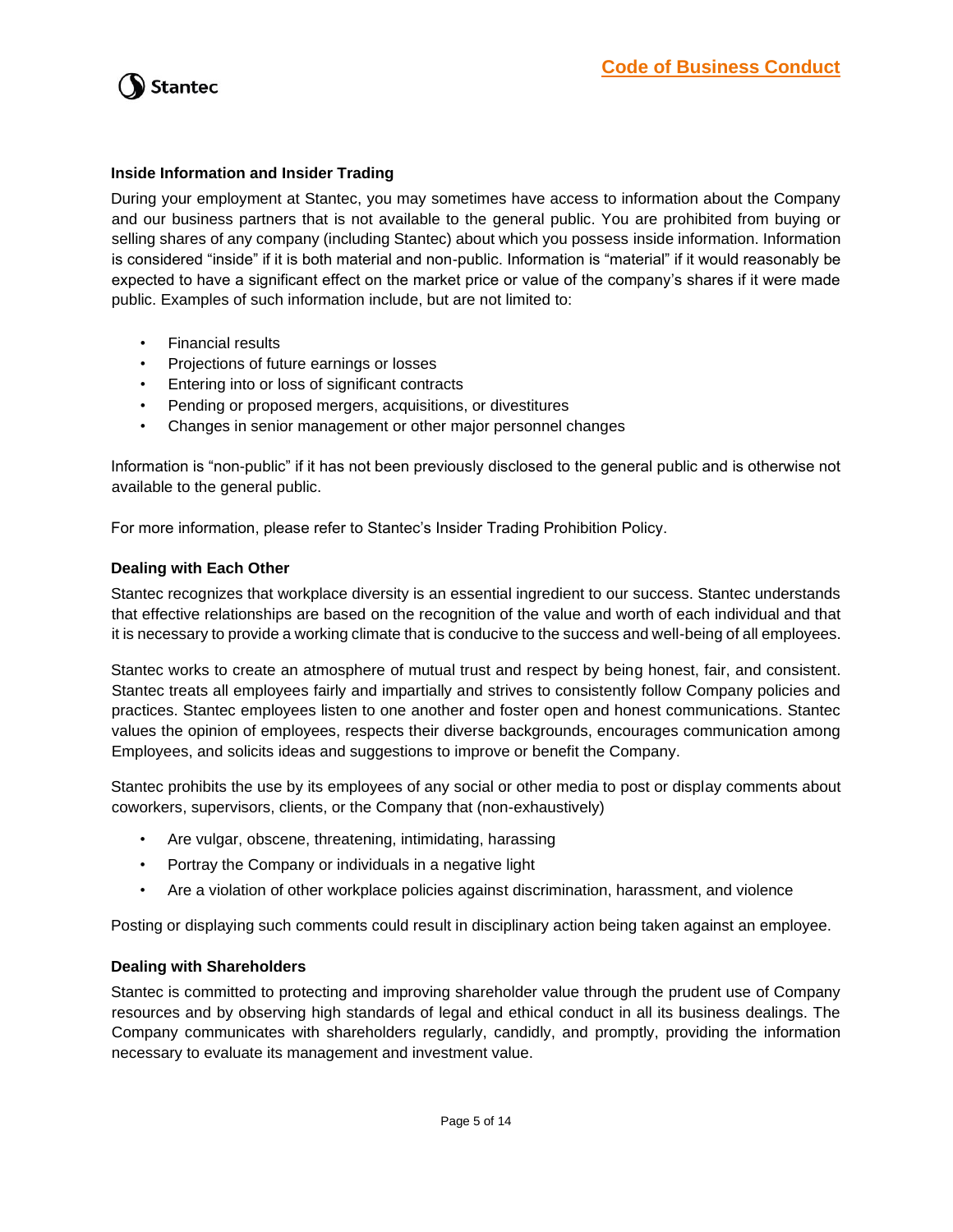

#### **Dealing with Clients**

Serving clients is the essence of Stantec's business. Meeting our clients' expectations and providing good value are the best ways to ensure ongoing demand for our services. Stantec will accurately represent its services and clearly communicate the terms under which these services are provided.

### **Dealing with Subconsultants and Suppliers**

Stantec is committed to the fair treatment of subconsultants and suppliers and will select subconsultants and suppliers who provide the best value for the Company and its clients while also respecting its clients' wishes.

### **Proprietary Information Belonging to the Company**

Employees must maintain the confidentiality of the Company's proprietary information. Examples of proprietary information include strategic plans, client lists, marketing plans, rate tables, and much of the technical information that the Company generates or uses in its business. The disclosure or misuse of Stantec's business information can harm the Company's competitive position and/or reputation and may be a violation of applicable laws. Employees, therefore, must not disclose business information outside the Company unless they are authorized and it is legal to do so.

#### **Proprietary Information of Others**

Stantec regularly receives proprietary information from its clients, subconsultants, and suppliers. The wrongful possession or use of any proprietary information of any third party is prohibited. Employees may use lawfully obtained proprietary information only for the purpose for which it is provided. If an employee is offered, or comes into, unauthorized possession of third-party proprietary information, the employee must decline the offer and take appropriate steps, if applicable, to return the information. Employees are prohibited from using any proprietary information obtained from prior employers.

#### **Improper Payments**

No payment will be made by, or improper benefit conferred on behalf of, the Company either directly or indirectly to government officials, political candidates, or officers or employees of clients, subcontractors, suppliers, or competitors that violates applicable laws. Bribes, facilitation payments, and trading in influence are strictly prohibited. Employees should familiarize themselves with Stantec's Anti-Corruption Policy.

#### **Personal Business**

Personal business should not be conducted during normal working hours. Any and all personal business activities should be confined to after hours or lunch breaks and should be consistent with this Code of Business Conduct, paying particular attention to the Conflicts of Interest section, Work Outside of Stantec subsection.

#### **Hiring Former Government Employees**

Employees must comply with all laws and regulations pertaining to employing or acquiring the services of present and former government employees. These rules apply to discussions with current government employees regarding potential employment by the Company or retaining such individuals in the capacity of consultant or subcontractor. These rules also restrict the roles and responsibilities that former government employees may perform after joining the Company. Any questions regarding activity which may create a conflict of interest should be raised immediately with corporate counsel.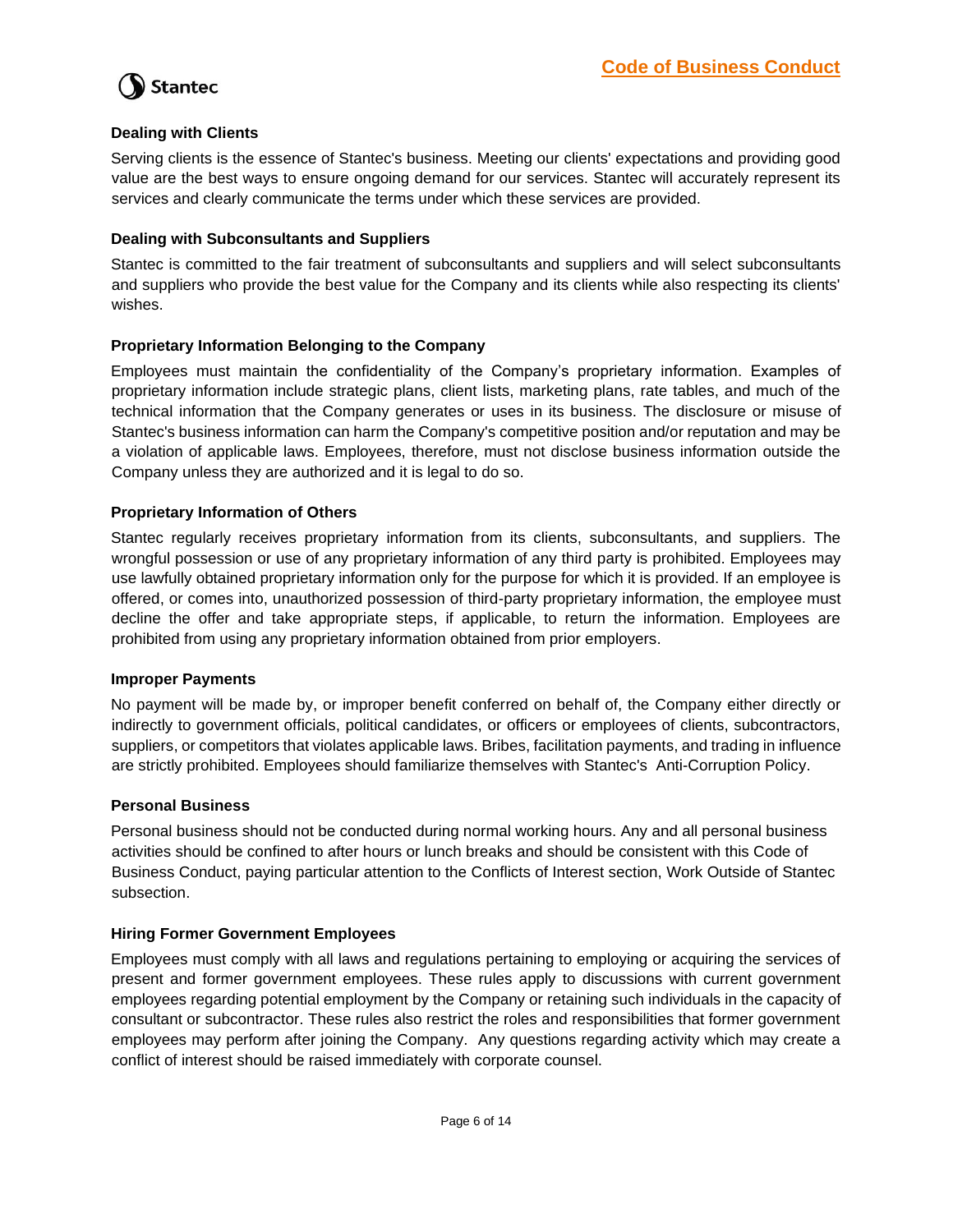

### **Legal Processes, Investigations, and Audits**

Occasionally, the Company may need to respond to inquiries, audits, or investigations imposed by outside entities or government authorities. It is required that employees bring all investigations and audits to the attention of corporate counsel immediately upon receipt of information, indicating that an inquiry, audit, or investigation by any outside entity or any government authority has commenced or is likely to commence and, in any event, prior to engaging with or providing any type of information or response. It is important to remember that penalties and fines can be imposed due to failure to respond, incorrect responses, and delays.

The following are examples of occurrences that must be brought immediately to the attention of corporate counsel:

- 1. Notification of an inquiry, audit or investigation
- 2. Request to appear or testify before a governmental or quasi-governmental agency, commission, legislative, or administrative body
- 3. Subpoenas or requests for documentation, interviews, on-site visits, or inspections
- 4. Summons or complaints served on the Company
- 5. Notification of fines, penalties, or injunctive actions

It is the policy of Stantec to cooperate fully with inquiries and investigations to the greatest extent possible. Knowledge of any investigation, even those that may appear focused on a supplier, subcontractor, client, or other Stantec-related party, must be communicated to corporate counsel immediately.

#### **Reporting Concerns**

•

Employees who become aware of any concerns about accounting, internal controls, auditing, or other financial or nonfinancial matters, including violations of applicable laws, regulations, or internal policies, must report such issues to the Company's Integrity Hotline. In the event that such an issue is brought to the attention of a Stantec employee, that person must refer the issue to the Integrity Hotline.

Stantec's Integrity Hotline is hosted by an independent third party. The Hotline is structured to receive information verbally, by a web interface, or in writing, and all reports are treated as confidential. Requests for anonymity will be honored to the extent possible while still ensuring a full and proper investigation. It is important that anonymous reports contain sufficient detail for an investigation.

Integrity Hotline numbers and address:

• The Integrity Hotline Phone Numbers –

| <b>Country</b>                                             | <b>Phone Number</b>                                                              | <b>Languages Spoken</b>     |
|------------------------------------------------------------|----------------------------------------------------------------------------------|-----------------------------|
| <b>United States,</b><br>Canada, and<br><b>Puerto Rico</b> | Direct Dial: From an outside line, dial direct for your location: 1-855-389-9170 | English, French,<br>Spanish |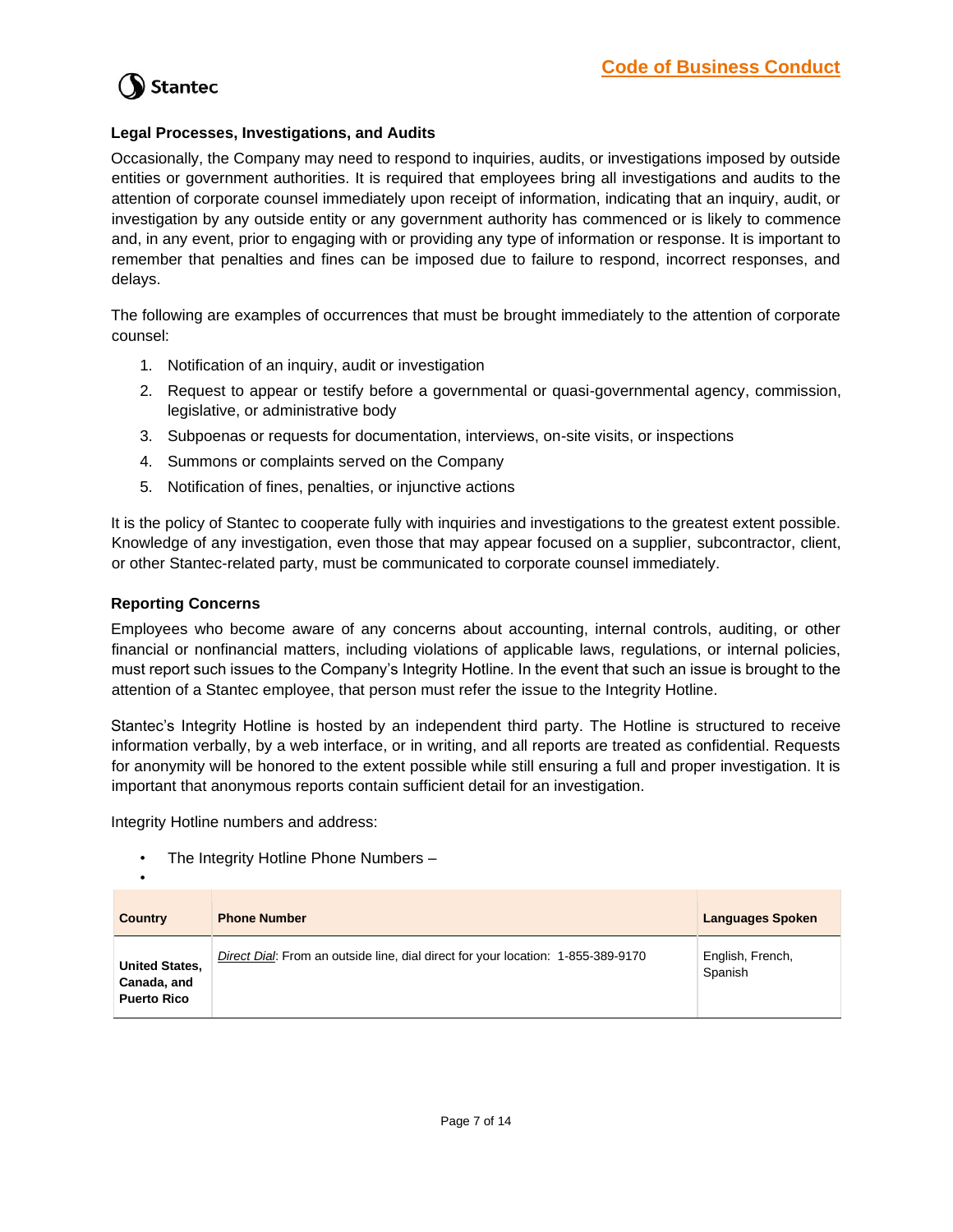# **Code of Business Conduct**

# Stantec

| <b>Country</b>  | <b>Phone Number</b>                                                                                                                                                                                                                                                                                                                                                                                               | <b>Languages Spoken</b>                         |
|-----------------|-------------------------------------------------------------------------------------------------------------------------------------------------------------------------------------------------------------------------------------------------------------------------------------------------------------------------------------------------------------------------------------------------------------------|-------------------------------------------------|
| Argentina       | Direct Access: From an outside line, dial the direct access number for your location:<br>Argentina (Argentina Telecom): 0-800-555-4288<br>➤<br>Argentina (Telefonica): 0-800-222-1288<br>➤<br>At the English prompt, dial 855-389-9170.                                                                                                                                                                           | Spanish (Latin<br>American), English            |
| Australia       | International Toll-Free Service (ITFS): From an outside line, dial the ITFS number for<br>your location: 1-800-79-2097                                                                                                                                                                                                                                                                                            | English                                         |
| <b>Bahrain</b>  | Direct Access: From an outside line, dial the direct access number for your location:<br>Bahrain (US military bases): 800-000-00<br>➤<br>Bahrain: 800-00-001<br>⋗<br>Bahrain (Cellular): 800-000-05<br>➤<br>At the English prompt, dial 855-389-9170.                                                                                                                                                             | Arabic, English                                 |
| <b>Barbados</b> | Reverse Charge Calls / Collect Calls: From an outside line, contact your local<br>operator.<br>▶ Request a reverse charge or collect call to be placed to the United States:<br>503-444-4000<br>All reverse charge or collect calls will be accepted by the Contact Center using<br>⋗<br>an automated English message.                                                                                            | English, Arabic                                 |
| <b>Belgium</b>  | Direct Access: From an outside line, dial the direct access number for your location:<br>0-800-100-10<br>At the English prompt, dial 855-389-9170.                                                                                                                                                                                                                                                                | Dutch, French<br>(European), German,<br>English |
| <b>Brazil</b>   | Direct Access: From an outside line, dial the direct access number for your location:<br>0-800-890-0288<br>➤<br>Cellular: 0-800-888-8288<br>➤<br>At the English prompt, dial 855-389-9170.                                                                                                                                                                                                                        | Portuguese, English                             |
| <b>Brunei</b>   | Direct Access: From an outside line, dial the direct access number for your location:<br>800-1111<br>At the English prompt, dial 855-389-9170.                                                                                                                                                                                                                                                                    | Malay, English                                  |
| <b>Chile</b>    | Direct Access: From an outside line, dial the direct access number for your location:<br>Chile (Telemax): 800-225-288<br>➤<br>Chile (Telefonica): 800-800-288<br>⋗<br>Chile (ENTEL): 800-360-311<br>⋗<br>Chile (ENTEL - Spanish Operator): 800-360-312<br>⋗<br>Chile (Easter Island): 800-800-311<br>⋗<br>Chile (Easter Island - Spanish Operator): 800-800-312<br>➤<br>At the English prompt, dial 855-389-9170. | Spanish (Latin<br>American), English            |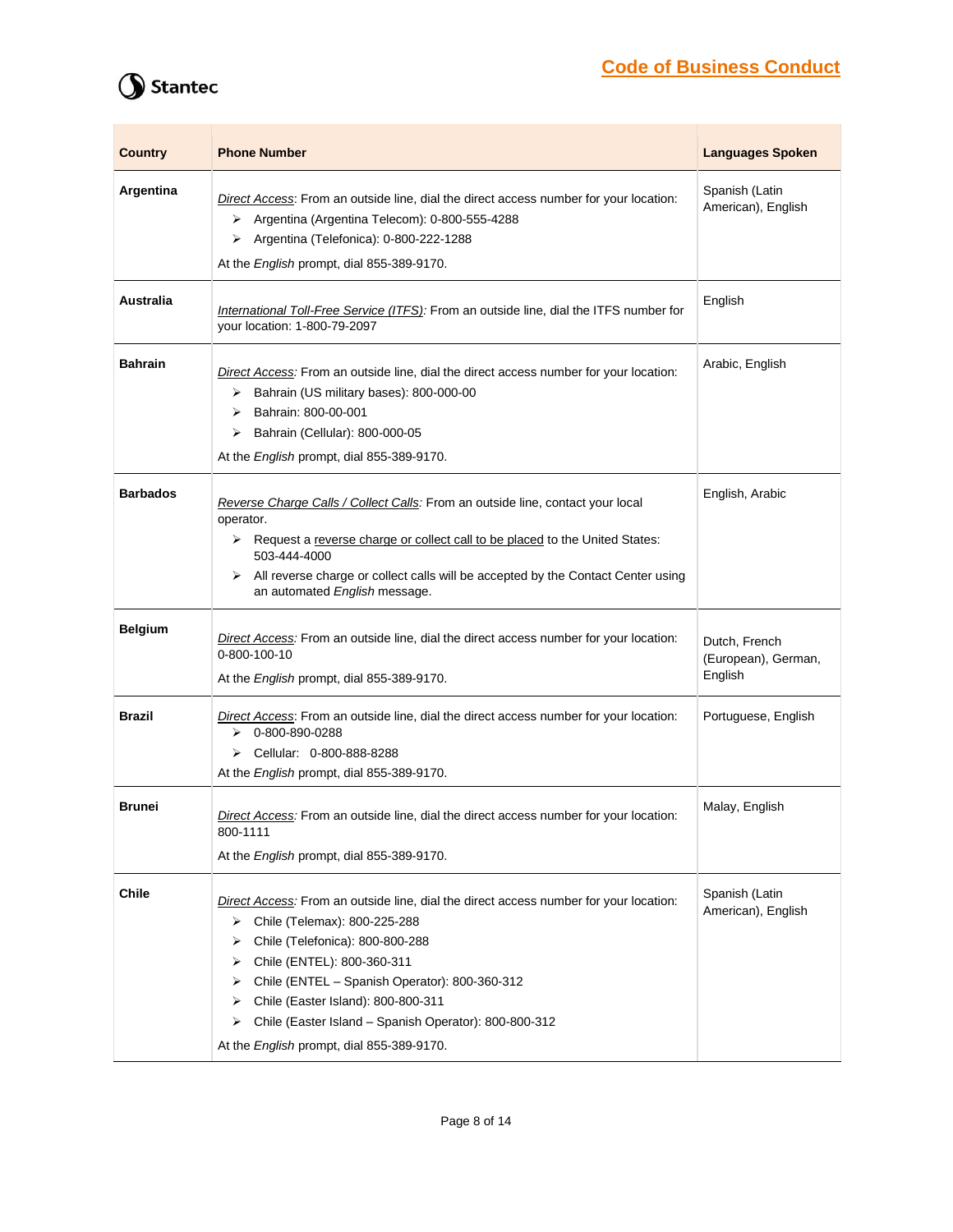# **Code of Business Conduct**

# Stantec

| <b>Country</b>                                  | <b>Phone Number</b>                                                                                                                                                                                                                                                                                                 | <b>Languages Spoken</b>              |
|-------------------------------------------------|---------------------------------------------------------------------------------------------------------------------------------------------------------------------------------------------------------------------------------------------------------------------------------------------------------------------|--------------------------------------|
| China                                           | Direct Access: From an outside line, dial the direct access number for your location:<br>China (Southern): 10-811<br>➤<br>China (Northern): 108-888<br>⋗                                                                                                                                                            | Mandarin, Cantonese,<br>English      |
|                                                 | At the English prompt, dial 855-389-9170.                                                                                                                                                                                                                                                                           |                                      |
| Ethiopia                                        | Reverse Charge Calls / Collect Call: From an outside line, contact your local operator.<br>> Request a reverse charge or collect call to be placed to the United States: 971-<br>371-7833<br>All reverse charge or collect calls will be accepted by the Contact Center using<br>➤<br>an automated English message. | Amharic (Ethiopian),<br>English      |
| Fiji Islands                                    | Reverse Charge Calls/Collect Call: From an outside line, contact your local operator.<br>> Request a reverse charge or collect call to be placed to the United States: 503-<br>444-4000<br>All reverse charge or collect calls will be accepted by the Contact Center using an<br>automated English Message.        | English                              |
| India                                           | Direct Access: From an outside line, dial the direct access number for your location:<br>000-117<br>At the English prompt, dial 855-389-9170.                                                                                                                                                                       | English, Hindi                       |
| Italy (includes<br>San Marino,<br>Vatican City) | International Toll-Free Service (ITFS): From an outside line, dial the ITFS number for<br>your location: 800-172418                                                                                                                                                                                                 | Italian, English                     |
| <b>Malaysia</b>                                 | Direct Access: From an outside line, dial the direct access number for your location:<br>1-800-80-0011<br>At the English prompt, dial 855-389-9170.                                                                                                                                                                 | Malay, English                       |
| <b>Netherlands</b>                              | Global Inbound Services (GIS): From an outside line dial the direct access number for<br>your location: 08000200028                                                                                                                                                                                                 | Dutch, English                       |
| <b>New Zealand</b>                              | Global Inbound Services (GIS): From an outside line dial the direct access number for<br>your location: 0508974209                                                                                                                                                                                                  | English                              |
| <b>Pakistan</b>                                 | Direct Access: From an outside line, dial the direct access number for your location:<br>00-800-01-001<br>$\triangleright$ Not available from cellular phones<br>At the English prompt, dial 855-389-9170.                                                                                                          | Punjabi, Urdu, English               |
| Panama                                          | Direct Access: From an outside line, dial the direct access number for your location:<br>800-0109<br>$\triangleright$ (Spanish Operator): 800-2288<br>At the English prompt, dial 855-389-9170.                                                                                                                     | Spanish (Latin<br>American), English |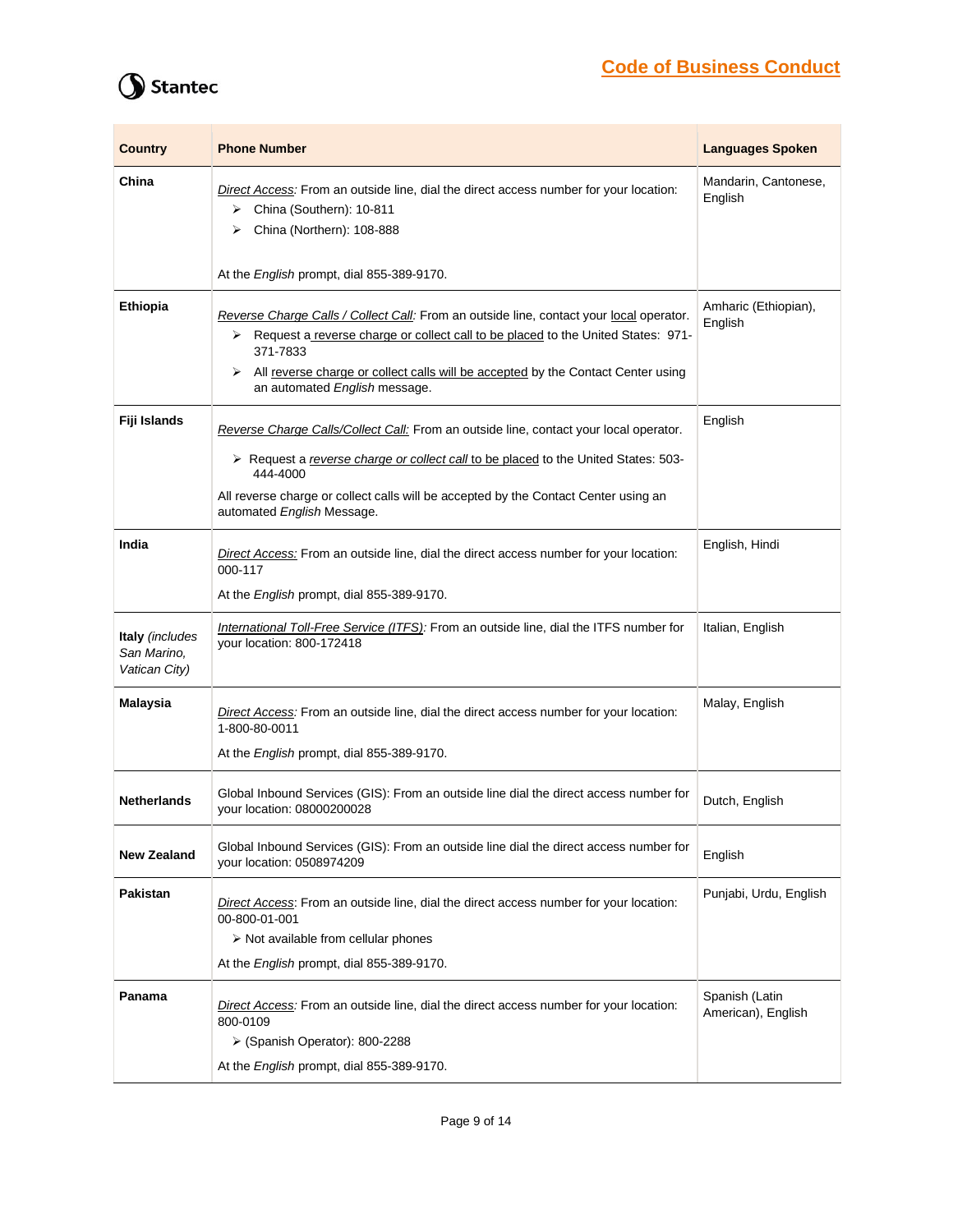# **Code of Business Conduct**

# **Stantec**

| <b>Country</b>                        | <b>Phone Number</b>                                                                                                                                                                                                                                                                                                 | <b>Languages Spoken</b>              |
|---------------------------------------|---------------------------------------------------------------------------------------------------------------------------------------------------------------------------------------------------------------------------------------------------------------------------------------------------------------------|--------------------------------------|
| Peru                                  | Direct Access: From an outside line, dial the direct access number for your location:<br>> Peru (Telefónica) - Spanish Operator): 0-800-50-000<br>Peru (Telefónica) : 0-800-50-288<br>⋗<br>At the English prompt, dial 855-389-9170.                                                                                | Spanish (Latin<br>American), English |
| Qatar                                 | Reverse Charge and Collect Calls: From an outside line, contact your local operator.<br>Request a reverse charge or collect call to be placed to the United States: 503-<br>➤<br>444-4000<br>All reverse charge or collect calls will be accepted by the Contact Center using<br>⋗<br>an automated English message. | English, Arabic                      |
| Saudi Arabia                          | Direct Access: From an outside line, dial the direct access number for your location:<br>$1 - 800 - 10$<br>At the English prompt, dial 855-389-9170.                                                                                                                                                                | English, Arabic                      |
| <b>Taiwan</b>                         | Direct Access: From an outside line, dial the direct access number for your location:<br>00-801-102-880<br>At the English prompt, dial 855-389-9170.                                                                                                                                                                | Mandarin, English                    |
| <b>Turkey</b>                         | Direct Access: From an outside line, dial the direct access number for your location:<br>0811-288-0001<br>$\triangleright$ Not available from cellular phones<br>At the English prompt, dial 855-389-9170.                                                                                                          | Turkish, English                     |
| <b>United Arab</b><br><b>Emirates</b> | Direct Access: From an outside line, dial the direct access number for your location:<br>United Arab Emirates (du): 8000-555-66<br>➤<br>United Arab Emirates: 8000-021<br>➤<br>United Arab Emirates (US military base, USO and cellular): 8000-061<br>➤<br>At the English prompt, dial 855-389-9170.                | English, Arabic                      |
| <b>United</b><br>Kingdom              | International Toll-Free Service (ITFS): From an outside line, dial the ITFS number for<br>your location: 0808-234-3434                                                                                                                                                                                              | English                              |

The Integrity Hotline Web Intake – www.stantec.ethicspoint.com

• The Integrity Hotline Address:

Integrity Hotline c/o Stantec #400, 10220 – 103 Avenue N.W. Edmonton, AB T5J 0K4

If issues that have been reported to the Integrity Hotline are not clarified or otherwise dealt with to the satisfaction of the employee, that employee may file a complaint. To ensure a correct understanding of the matters subject to the complaint, the complaint should be filed with the Integrity Hotline in writing (although the complaint may be made verbally to the Integrity Hotline if the person making the complaint prefers),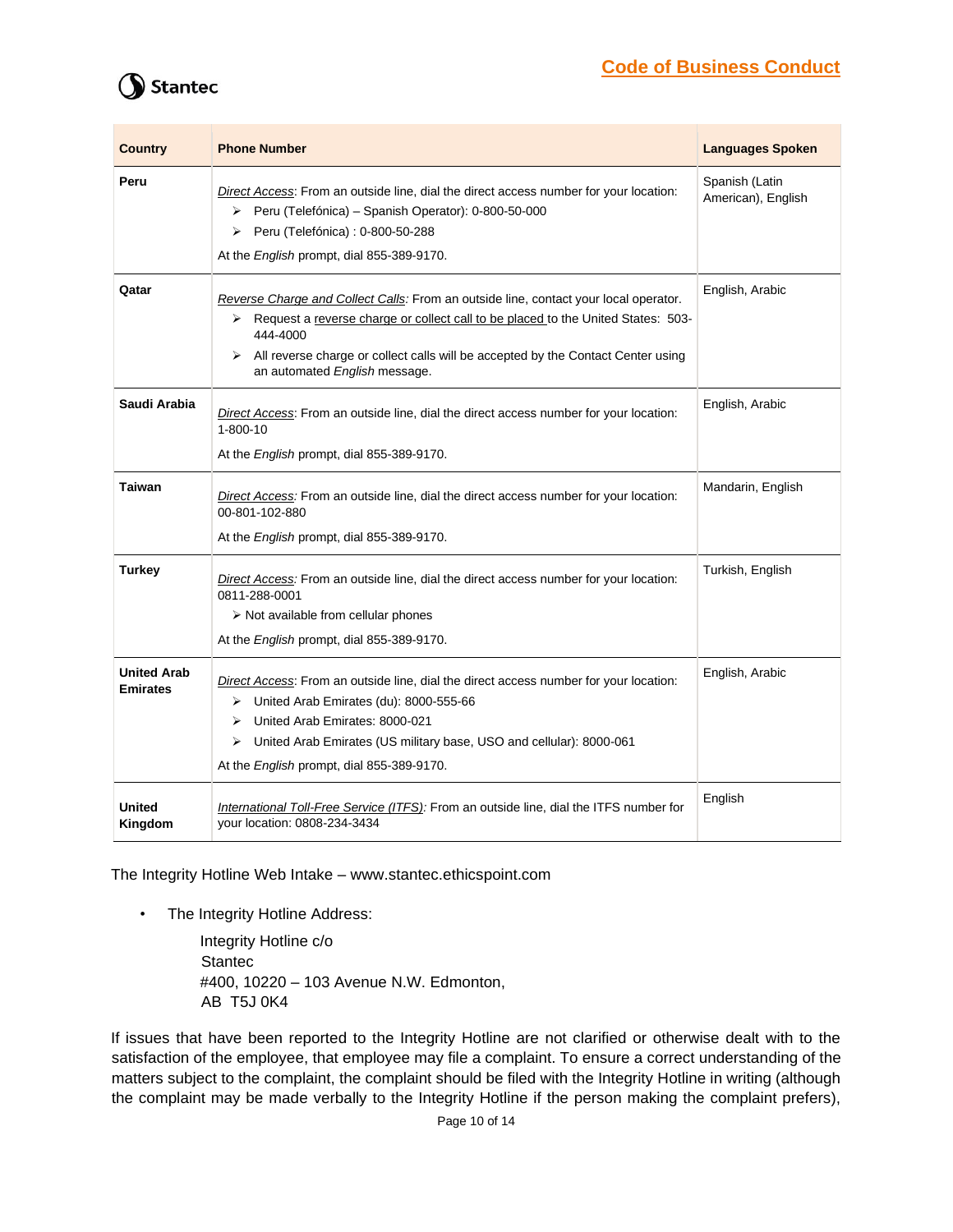should be as specific as possible, and should identify any relevant documents. In order that prompt action can be taken, the complaint should be filed as soon as possible.

If the complaint has been made verbally to the Integrity Hotline, it will be reduced to writing. If the person making the complaint does not wish to maintain anonymity, the complaint may be submitted to the employee's immediate supervisor. Any supervisor who receives a complaint must forward the complaint to the Integrity Hotline. The complaint may also be submitted directly to the chair of the Audit and Risk Committee.

The chair of the Audit and Risk Committee is Shelley A. M. Brown, and she can be contacted at (604) 417- 8548 or by email at shelleybrowncpa@gmail.com

#### **Commencement of Process**

If the nature of the complaint is material to the affairs of the Company or involves any officer of Stantec Inc., then the issue shall immediately be reported to the chair of the Audit and Risk Committee who shall appoint a fact finder (who may be the general counsel or any other person designated by the chair of the Audit and Risk Committee) to investigate the complaint and issue a fact-finding report. The fact finder must be independent and must not be a manager, directly or indirectly, of either the individuals involved in the matters complained of or the individual making the complaint. All other complaints will be investigated by the general counsel or his or her designate.

The general counsel shall prepare a quarterly report to the Audit and Risk Committee summarizing the nature and disposition of all complaints received by the Integrity Hotline; this report will include an overview of any ongoing investigations or the resolution of any complaints.

#### **Confidentiality**

Confidentiality—relating both to the fact that a complaint has been made and to its investigation of employee complaints—will be maintained to the greatest extent possible. Only persons with a reason to know will have access to information relating to the complaint and its investigation.

#### **Fact-Finding**

#### *Investigation*

The fact finder and/or general counsel will investigate all matters brought to the Integrity Hotline, such investigation to include interviews of persons who may have information concerning the matters in issue. The fact finder and/or general counsel will have access to all relevant information and documents. Employees are required to cooperate with investigations. The fact finder and/or general counsel will complete the investigation and the delivery of the fact-finding report as soon as practicable after the receipt of the complaint.

#### *The Fact-Finding Report*

The fact-finding report will concisely summarize all facts and issues learned during the investigation and will offer recommendations. Fact-finding reports respecting complaints material to the affairs of the Company or involving any officer of Stantec Inc. shall be delivered to the chair of the Audit and Risk Committee.

#### *Evaluation of the Fact-Finding Report*

The Audit and Risk Committee will review all fact-finding reports delivered to the Committee and may review other facts relating to the complaint. Any decision of the Audit and Risk Committee regarding the subject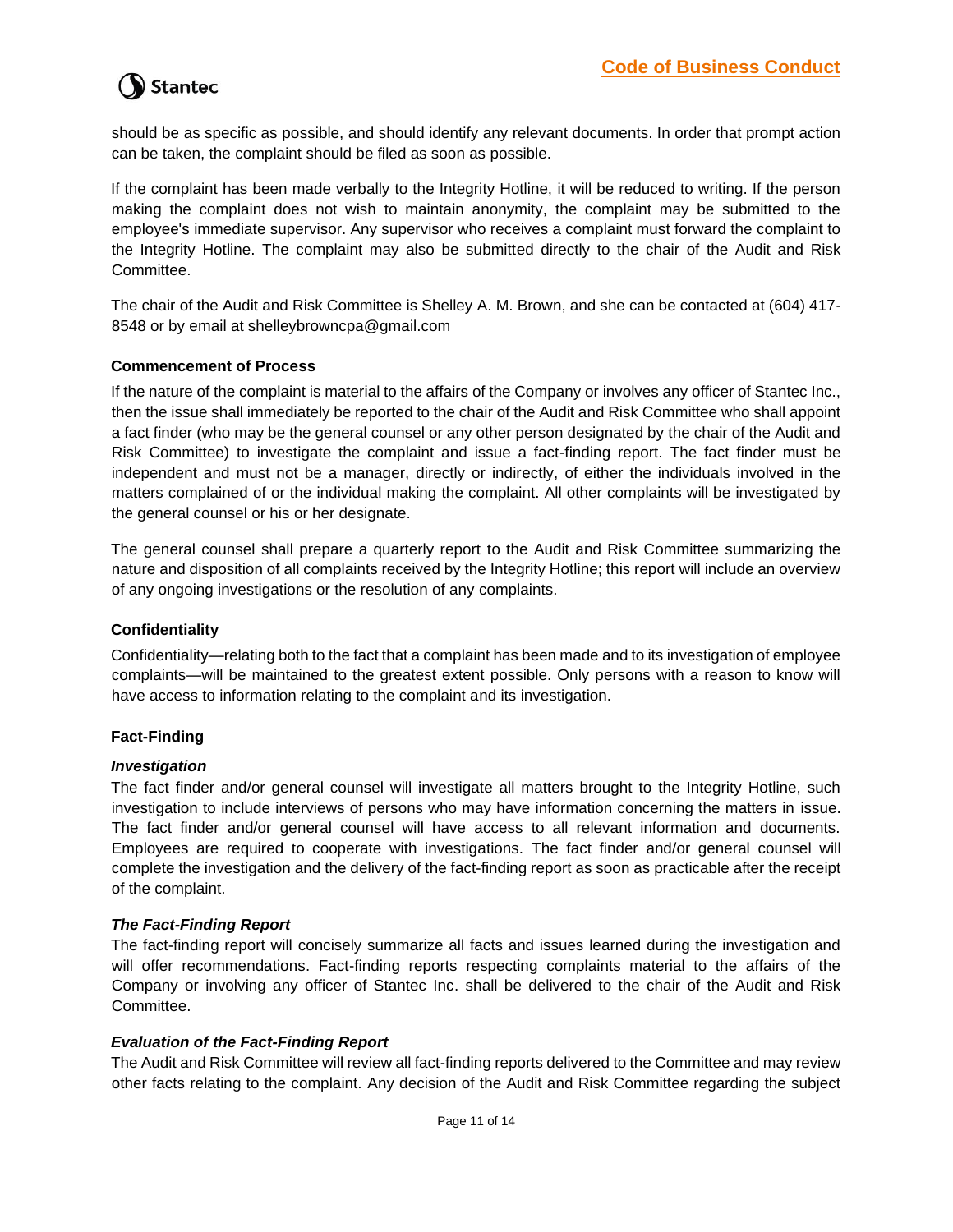matter of the complaint will be communicated to the designated corporate executives and to the person filing the complaint, unless the complaint was filed anonymously.

## **Potential Outcomes**

If it is determined that improper accounting, internal accounting controls, or auditing matters have occurred, or if something improper of a nonfinancial nature has occurred, appropriate action will be taken, including discipline of the wrongdoer(s). Discipline may take the form of counseling, verbal or written warning, reprimand, reassignment, suspension, demotion, and/or termination of employment. In appropriate cases, the matter may be referred to legal or regulatory authorities.

#### **Retaliation**

It is unlawful to retaliate against an employee who has, in good faith, provided information or otherwise assisted in an investigation regarding a complaint. The Audit and Risk Committee, the Board of Directors, and the Company will not tolerate any retaliation against an employee for complaining in good faith of questionable accounting, internal accounting controls, auditing matters, or nonfinancial matters, including violations of applicable laws, regulations, or internal policies, or for cooperating in the investigation of a complaint.

### **Complaint File Retention**

At the conclusion of the process, the Audit and Risk Committee shall cause the office of the general counsel to confidentially retain a copy of the complaint, the fact-finding report, and any other documents deemed relevant by the Audit and Risk Committee, for a period of three (3) years from the date of the complaint. Such retention shall be solely for archival purposes.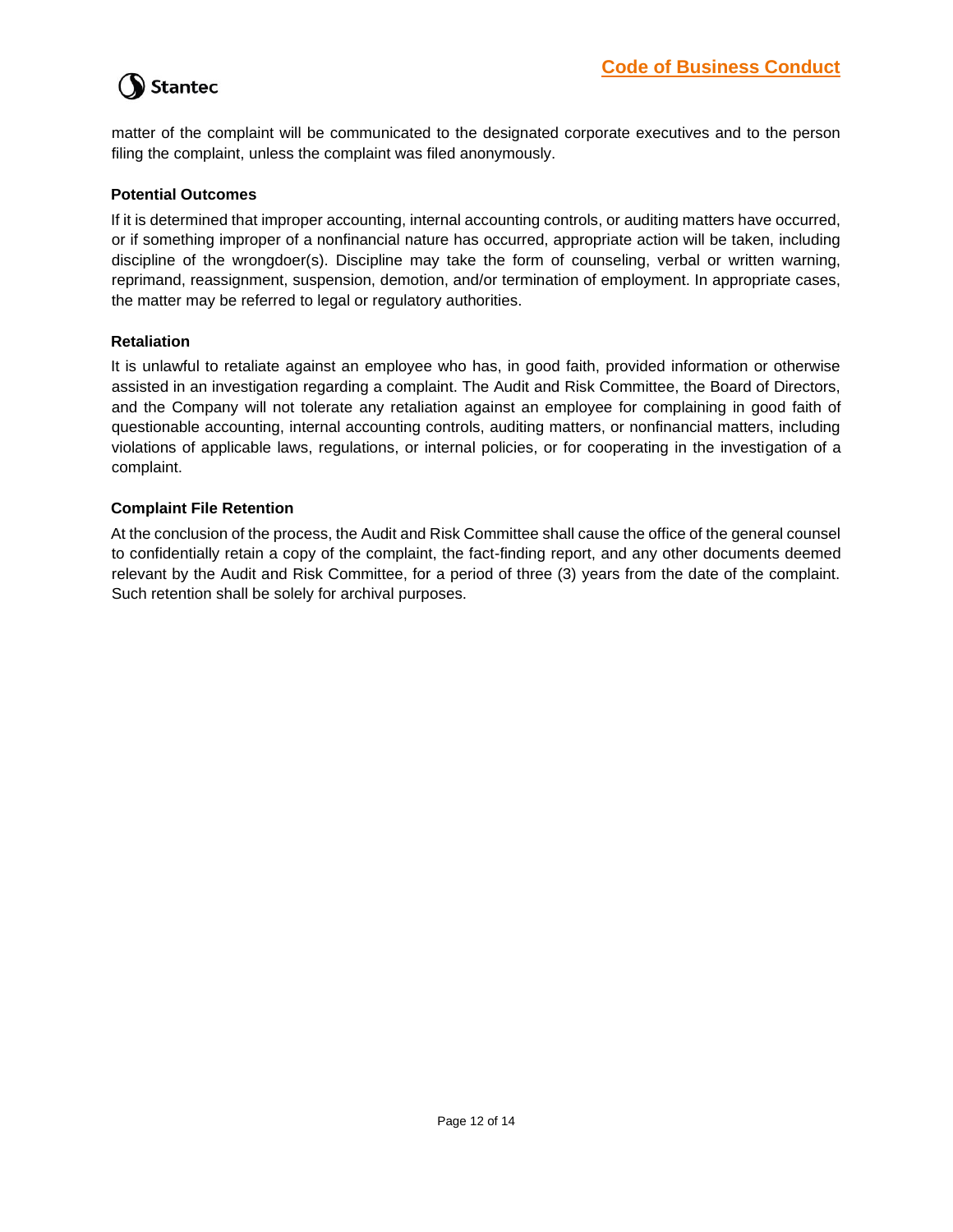

| <b>COUNTLY GITT LIMITS</b>                     |                                                          |                                                          |  |  |  |
|------------------------------------------------|----------------------------------------------------------|----------------------------------------------------------|--|--|--|
| <b>Country</b>                                 | <b>USD Currency</b>                                      | <b>Local Currency</b>                                    |  |  |  |
| Canada                                         | \$775                                                    | \$1,000                                                  |  |  |  |
| <b>United States and Puerto</b><br><b>Rico</b> | \$1,000                                                  | \$1,000                                                  |  |  |  |
| Argentina                                      | \$650                                                    | 39,000 Pesos                                             |  |  |  |
| <b>Australia</b>                               | \$700                                                    | \$1,000                                                  |  |  |  |
| <b>Barbados</b>                                | \$500                                                    | \$1,000 BBD                                              |  |  |  |
| <b>Belgium</b>                                 | \$550                                                    | 500 Euros                                                |  |  |  |
| <b>Chile</b>                                   | \$650                                                    | 490,000 Pesos                                            |  |  |  |
| China                                          | \$650                                                    | 4,450 CNY                                                |  |  |  |
| <b>Ethiopia</b>                                | \$65                                                     | 2,000 Birr                                               |  |  |  |
| India                                          | \$30                                                     | 2,000 INR                                                |  |  |  |
| <b>Italy</b>                                   | \$1,000                                                  | 900 Euros                                                |  |  |  |
| <b>Netherlands</b>                             | Public Employee \$0<br>Private Employee \$350            | Public Employee 0 Euros<br>Private Employee 300<br>Euros |  |  |  |
| <b>New Zealand</b>                             | \$700                                                    | \$1,000                                                  |  |  |  |
| <b>Pakistan</b>                                | \$100                                                    | 15,500 Rupees                                            |  |  |  |
| Peru                                           | \$650                                                    | 2,100 Sol                                                |  |  |  |
| Qatar                                          | \$1,000                                                  | 3,600 QAR                                                |  |  |  |
| Saudi Arabia                                   | \$1,000                                                  | 3,750 SAR                                                |  |  |  |
| <b>Taiwan</b>                                  | \$650                                                    | 19,500 NT                                                |  |  |  |
| <b>Turkey</b>                                  | \$350                                                    | 2,000 TL                                                 |  |  |  |
| <b>United Arab Emirates</b>                    | \$1,000                                                  | 3,600 AED                                                |  |  |  |
| <b>United Kingdom</b>                          | \$650 Junior Client Staff<br>\$1,300 Senior Client Staff | £500 Junior Client Staff<br>£1,000 Senior Client Staff   |  |  |  |

### Appendix A **Stantec Code of Business Conduct Country Gift Limits**

**Note:** The amounts listed above are the maximums any Stantec employee can offer or accept for a gift, including any aggregate for meals and entertainment, in a 12-month period. Currencies may fluctuate, and therefore, the amount of a gift offered or received may not exceed the USD amount at the time of the transaction or exchange, regardless of the local currency amount.